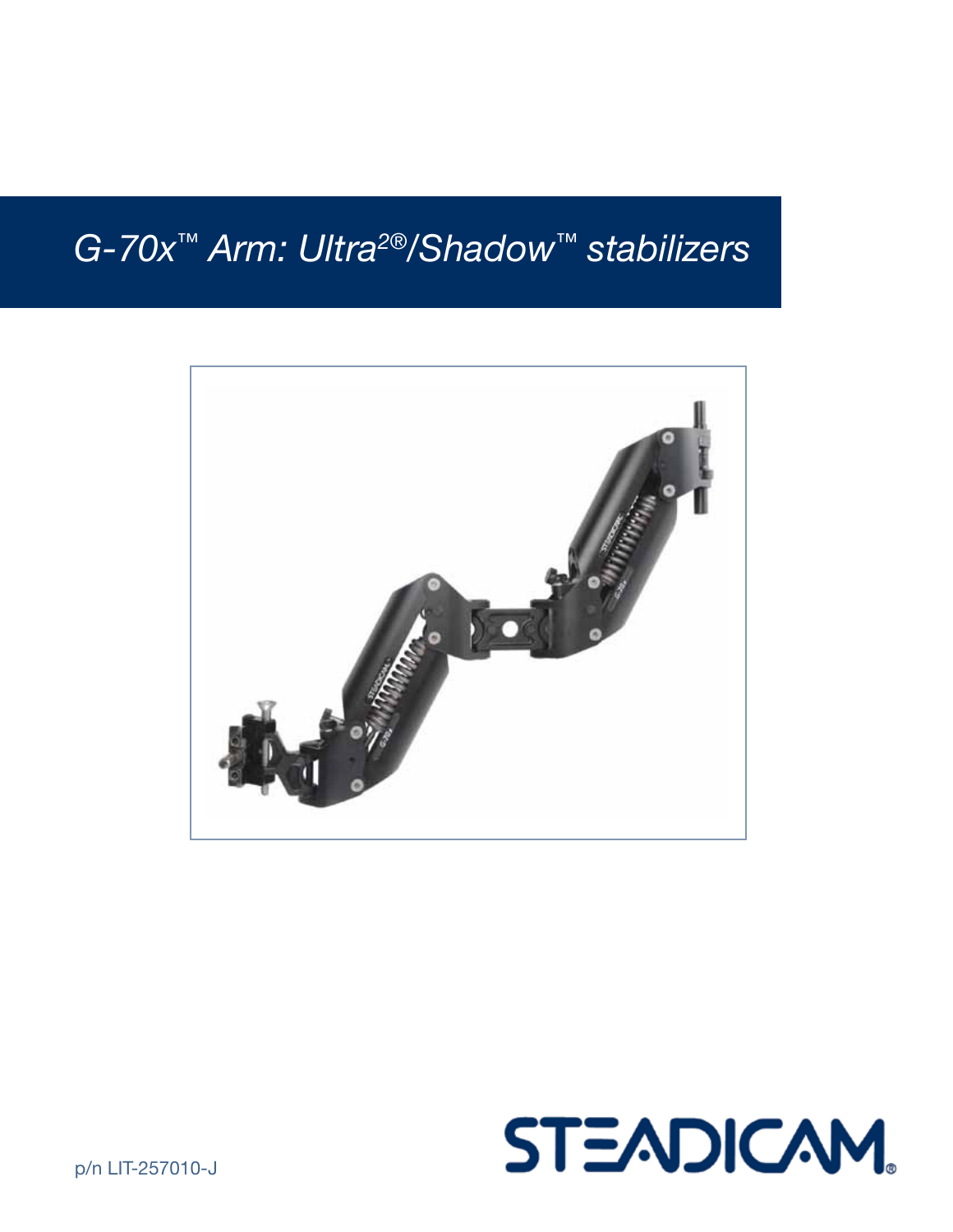# *The G-70x™ Arm*

## G-70x™ Arm

The G-70 $x^{\omega}$  arm has a total lifting capacity of 12 to 70 pounds and a 29" boom range. The arm also incorporates a ride control, a quick post change mechanism, an arm post drag control, and a kickback link.

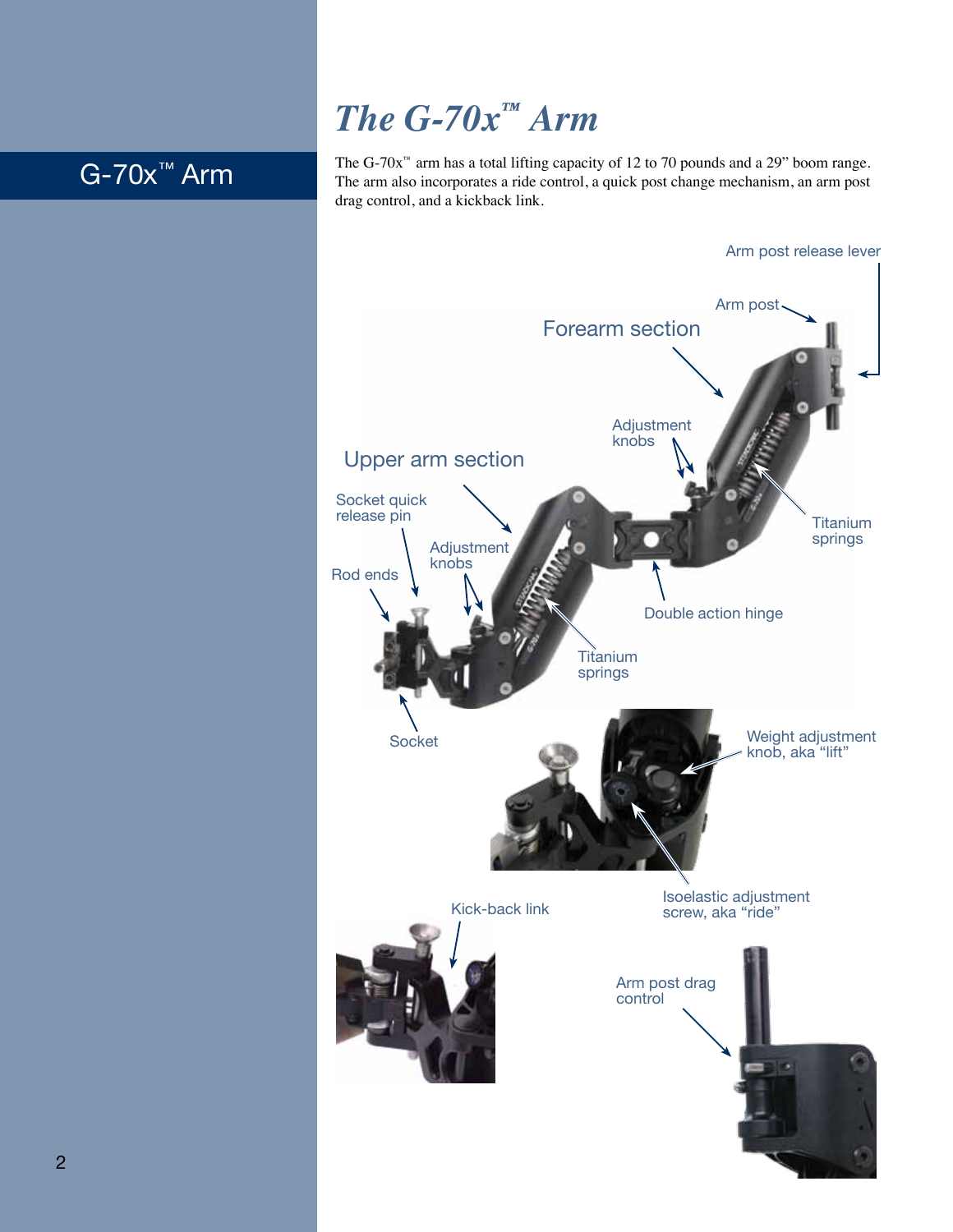

The G-70x™ arm socket is inserted into the socket block on the vest.

### *Adjusting the arm lift angle*

Setting your threads is part of basic operating technique. Two adjustment screws in the socket block on the vest and two "rod ends" in the mating section of the arm determine the angle of lift of the arm. These two adjustments are your "threads." They are personal and critical for good operating.

Some combination of adjustment of these screws – and your physique and posture – will make the arm lift straight up when carrying the sled. The angles of adjustment are not directly "in-out" and "side to side," but rotated about 30 degrees clockwise (relative to the operator). We can suggest approximate threads to start, but the only way to test your threads is to pick up the sled and see what happens.

#### *Side to side*

For almost all operators, regardless of body type, the typical adjustment for the "side to side" screws (the rod ends in the arm) is 2 to 2.5 turns out on the top screw and ALWAYS all the way in on the bottom screw.



The two side to side screws work independently of one another. Do not tighten the lower screw, but be sure it is all the way in, and then back it out 1/8th of a turn to prevent binding.

### *In and out*

Looking down at the top "in-and-out" screw. Count the threads indicated by the arrow. This is a typical adjustment for a person in reasonable shape.



The "in-out" adjustment on the socket block varies greatly by the operator's body type. If you have big pectorals and a flat stomach, the top screw is almost all the way in. If you've been eating well and exercising less, the top screw will be further out.

Always dial in the top screw first to your setting, then turn in the bottom screw until it just snugs up against the fitting. There is no need to tighten the bottom screw very hard.

With both pairs of screws properly adjusted, the camera will float in all positions with the operator standing relatively comfortably.

### *Goofy foot*

If you want to operate "goofy-foot," with the sled on the right side –you will need to reverse the socket block.

On the vest, loosen the socket block height adjustment screws. You may have to tap the plate hard with your fist to get everything to release. Flip the plate and retighten the clamp. Be sure the dovetail clamp properly mates with the beveled retainer.



On the arm, pull the "parachute pin," flip the mating block, and reinsert the parachute pin with the kick back link rotated (see page 6). Note that the mating block is now reversed; the upper side to side adjusting screw is now the lower screw and vice versa.



To set your threads, first dial the lower side to side screw all the way in, then adjust the upper screw to your threads - about 2 to 2.5 turns out. Use the same procedure to change back to left side operating.



Use a 1/4" allen to adjust the "side to side" screws. When wearing the rig, be sure to hold the centerpost in line with the "in-out" thumbscrews. This will take the loading off the side to side screws.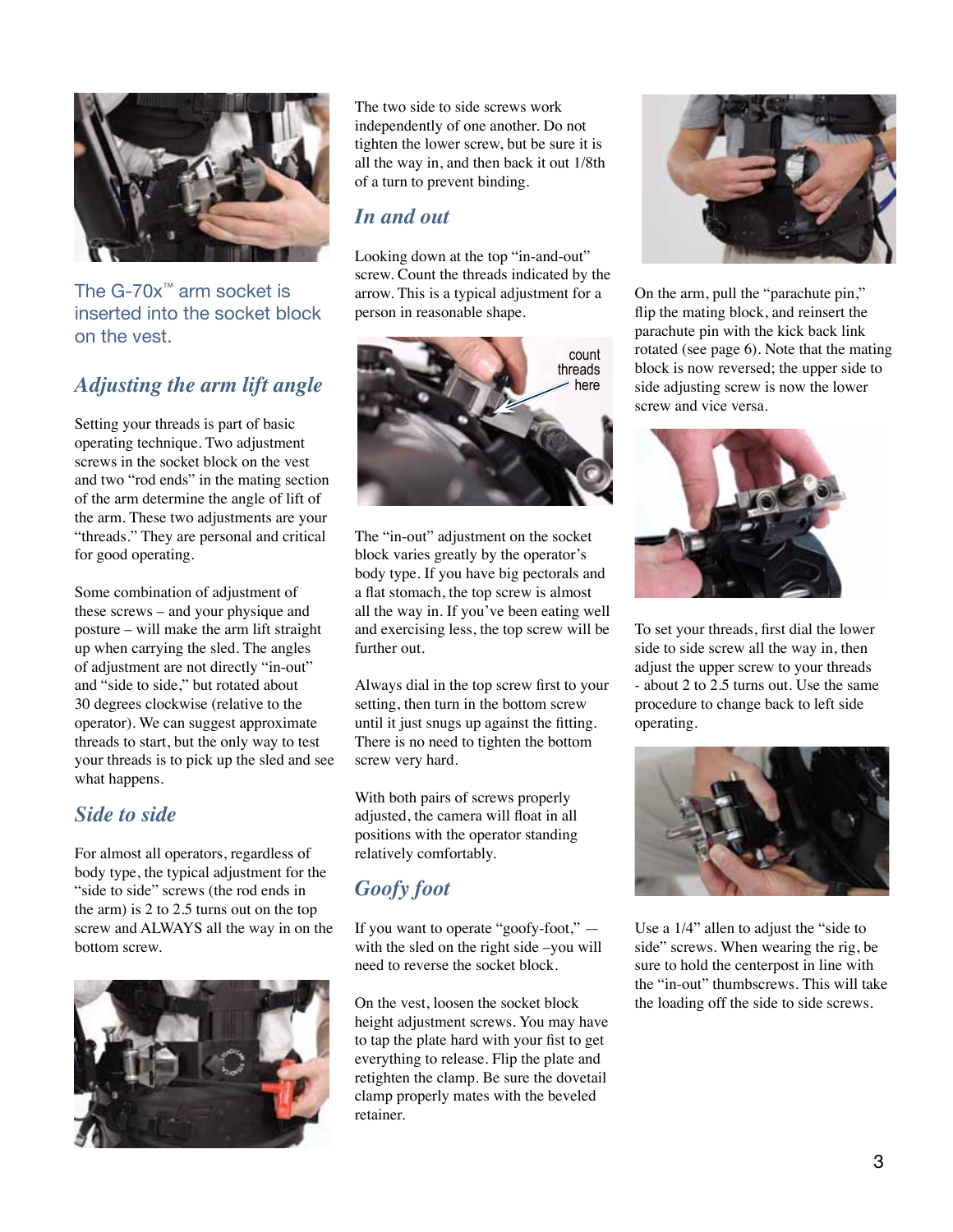# *Basic adjustments: Ride and Lift*

## G-70x™ Arm Ride and Lift

Each arm segment has two adjusting knobs:

The **Ride** knob alters iso-elasticity from a hard ride to an ultra-effortless iso-elastic ride — just shy of locking up at top and bottom.

The **Lift** knob dials lifting power continuously from 12 lbs to 70 lbs.



### *Adjustment of Ride*

Ride is a new feature and it takes a few minutes to understand how it works, and how to make it work for you. In the field, it only takes a few seconds to get the exact performance you want from the  $G-70x^{m}$  arm.



Adjusting the ride: the arm must be angled up at the top of its range. Note: the ride knob is horizontal, the lift knob is vertical.

4



If you can, preset Ride close to the desired level of iso-elasticity in both arm sections before picking up the sled and adjusting Lift.



Start by presetting the Ride knob to the middle of its travel (about 20 threads visible). Once you get the iso-elastic feel you like, make a note of the threads and the camera weight for future reference.

Ride can only be adjusted when the arm segment is raised to its highest, unloaded position, so it is easiest to adjust before you pick up the sled. It can also be adjusted when flying the sled by booming up fully.

The  $G$ -7x0<sup>™</sup> arm becomes progressively less iso-elastic as the arm's lift is increased. Heavier loads will require a counterclockwise adjustment of the Ride knob to obtain – or maintain – the desired iso-elasticity. Lighter loads will require a clockwise adjustment of the Ride knob to decrease iso-elasticity.

Turning the Ride knob also has a slight effect on the lifting power of the arm. So preset the Ride as best you can and then adjust the arm's lift.

The stops at both ends of travel of the Ride knob should not be forced.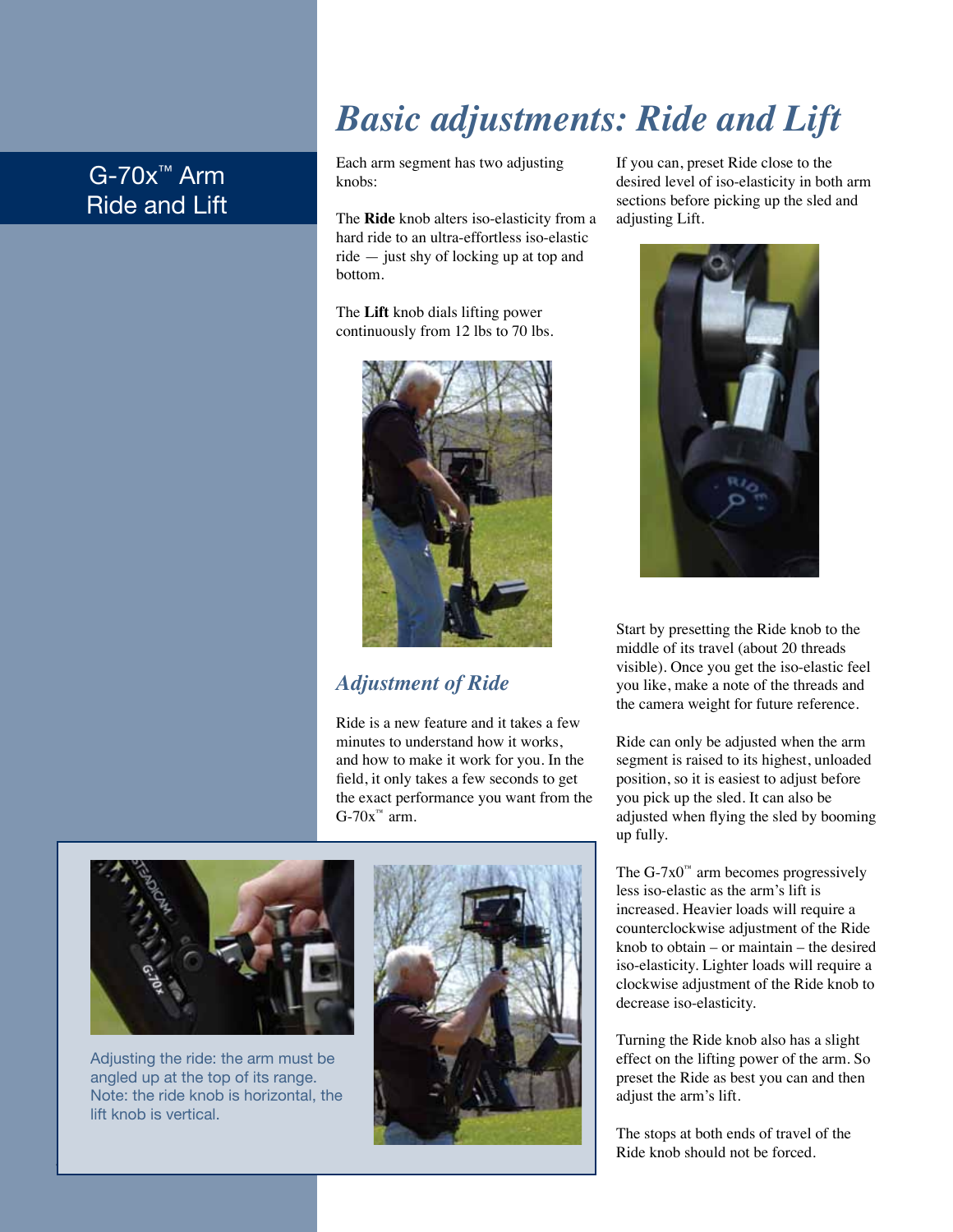### *Adjustment of Lift:*

All lift adjustments must be done while wearing the rig, so pick up the sled. Stand in the classic Missionary position and properly set your threads before proceeding.

Adjust the "forearm" section first (the arm section closest to the gimbal). Hold the arm segment slightly above level. When the coaxial springs are perpendicular to the adjusting mechanism, the spring force is neutral — neither up nor down — reducing the effort needed to turn the knob.



Slightly raise or lower the arm segment to find the sweet spot. Adjust the arm's lifting power so that the arm section seeks a position slightly above horizontal.



When the forearm section is set correctly, adjust the upper arm section to follow (track with) the upper arm section as you boom fully up and down. Do not worry if the arm tends to lock up or down at this point.

Note that the Lift knob has a range of adjustment of 32 turns. This means that each turn of the Lift knob will add or subtract about 1.5 lbs (.68kg) of lift.

## *Re-adjust the Ride knob for the desired iso-elastic response*

With the arm set to carry the load, you can micro-adjust Ride for any given load.

In general, most operators will want the most iso-elastic possible ride. To adjust the arm for maximum iso-elasticity at any given lift, turn the ride knob counterclockwise until the arm section begins to "lock" up or down at the extremes of travel. Then turn the ride knob clockwise a couple of turns. This will keep the arm from locking up or down. Test and micro-adjust the lift and ride knobs as necessary.

Typically, the arm is very forgiving of less than "perfect" adjustments of lift and ride. Some operators will set the arm sections at a higher nominal angle (+20º or more), to minimize any lifting required with heavier cameras and/or high boom heights. Pushing down is easier than lifting fully with the extended boom range possible with the G-70 $x^{\mu}$  arm.

The arm can also be adjusted to hang lower than normally for shots with low boom heights, with very little penalty in performance. Minor changes in sled weight (+/- several lbs/kg) do not require adjustment of the ride knob.

Some operators prefer a more centered ride (like a IIIA arm with a less than maximum load), or a more centered ride when hard-mounted on rough terrain. Experiment and use the arm the way you like it.

#### *Some adjustment tips:*

When adjusting from a light load to a heavy load: It helps to have an assistant independently control the height of the upper arm and make his lift adjustment at the same time as you adjust the forearm lift.

It also helps if you raise your docking stand so you can stand next to it and insert the arm post into the gimbal yoke of your docked sled with your heavy camera aboard. As you and your assistant adjust the lift of both arm segments, they will gradually pick up the weight until it floats free of the dock.

When adjusting from a heavy load to a light load: Leave the heavy load aboard if possible, and with the sled on the stand, remain adjacent to the stand while you lighten the lift of both arm sections at the same time. Then remove the heavy weight and rebalance the sled for the light camera and then see if the lift needs further adjustment.



Lift can be altered by forcefully holding the arm segments at the correct angle while adjusting, but be prepared for some exertion! You might be shocked how energetic the springs feel if you are raising or lowering the lift by 30 lbs (14kg)!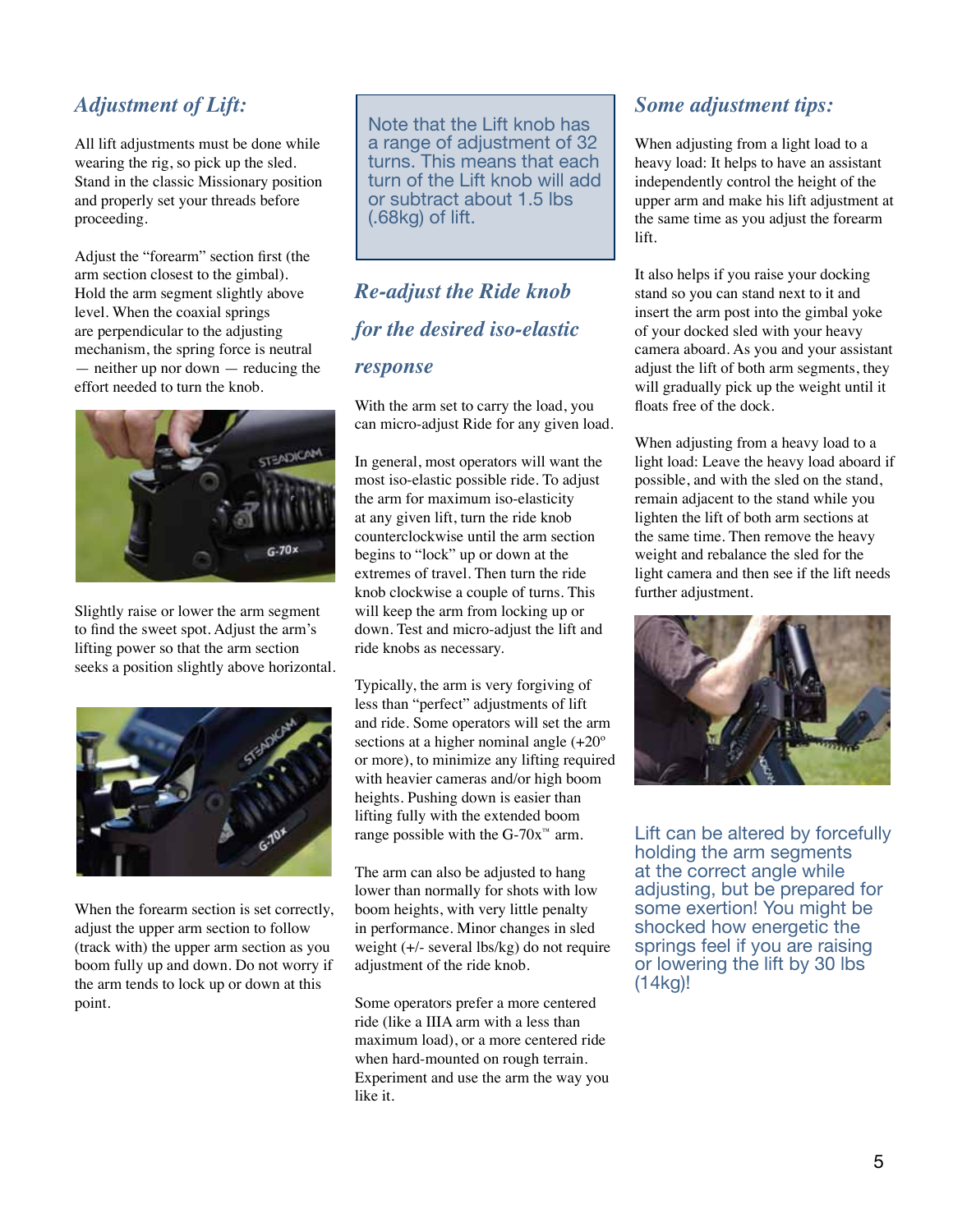# *The G-70x™ arm "kick back" connector*

## G-70x™ Arm "Kick Back"

To accommodate both regular and goofy-foot operators, the two mating parts held by the "parachute" pin can fit together in two ways. The design intent is to "kick back" the upper arm segment as shown in the photos. When "kicked-back," the arm moves further out of the way while operating with the sled more in front of you or to the arm mounting side. The parts need to be set one way for regular operating, and the opposite way for goofy foot operating.



Regular



Goofy-foot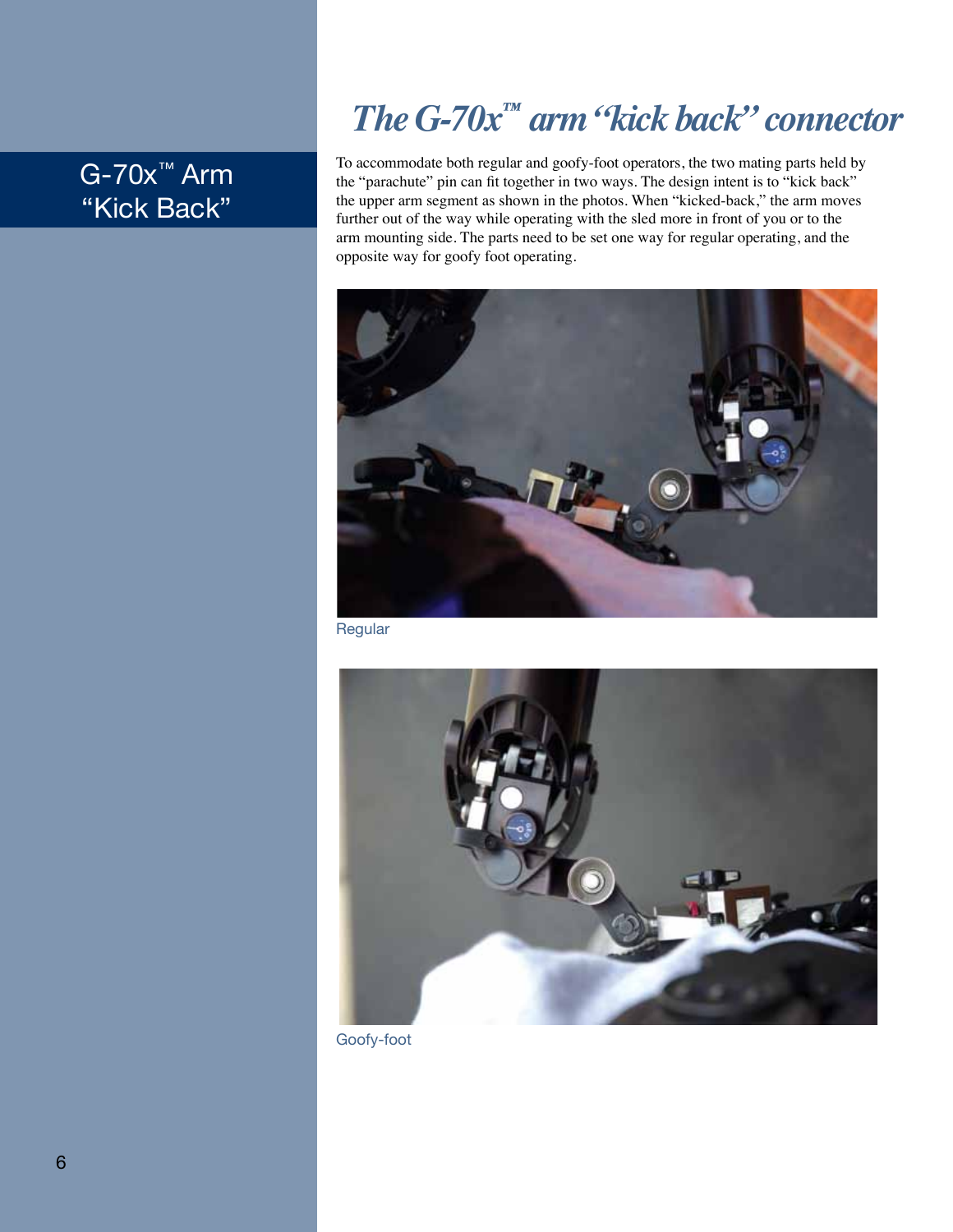#### *With a back mounted vest*



Operators with "back mounted" vests should also orient the connection to send the arm to the inside.

When using a back mounted vest, set the kickback link inwards as shown in the photo. This is the opposite direction from the kickback link's use in a front mounted vest. The idea is to get the socket block both closer to the body and to the sled. Why? See the next tip.

 When using any back mounted vest, all arms are more extended from the load (the sled) to the attachment point (the socket block). Additionally, the "end block" nearest the body is pointing foreaft. With a normal, front-mounted vest, the arm extension is less and the end block is oriented sideways to the load.

Extending any arm makes it more likely to go over centers and lock up.

When you lean back with a back mounted vest, the upper arm section's end block leans back in line with the upper arm section. (With a front mount vest, the end block rotates perpendicular to the upper arm section as you lean back). With a back mounted vest, this leaning back puts the end block in a more iso-elastic

position, making the upper arm section more likely to go over centers and lock up.

All arms behave this way, but the consequences become evident with an extended range (+/- 70 degree) and very iso-elastic arm like the  $G-70x^m$  arm or  $G-50x^m$  arm. The travel in most other arms is restricted to +/-50 degrees, and this effect occurs above that angle.

The solution is to have about one-half the "iso" help (1/2 the threads) in the upper arm section that one has in the forearm section. You fine tune the adjustment the same way as described on page 5, increasing the iso-elastic response until the arm starts to lock up, then dialing it back in a few turns.

Walking with a back mounted vest also "activates" the socket block more than with a front mounted vest; it rocks back and forth in line with the upper arm section, again with consequences for the arm's response. It may require an even smaller "less iso" link.

 If you leave the forearm fully iso, it has the "helper torque" throughout its range, low to high, and when the arm is extended, it tends to force the upper arm over centers. Consequently, you should not only reduce the iso for the upper arm link with a back mounted vest, but also reduce the iso for the forearm. That way when raised, the operator is lifting a little, the torque is reduced correspondingly and the transferred torque is likewise reduced – hence a smaller tendency for the upper arm section to go over centers. Even with the iso dialed down, the G-70 $x^m$  arm's response in the +/- 50 degree range is more iso-elastic than other arms.

Tip: Many operators with front mount vests have removed the stopper for the socket block spring. If you do this, also change the kickback link to the forward position (like the back mount photo). It's a bit harder to insert the arm into the socket block, but the range of motion is increased.